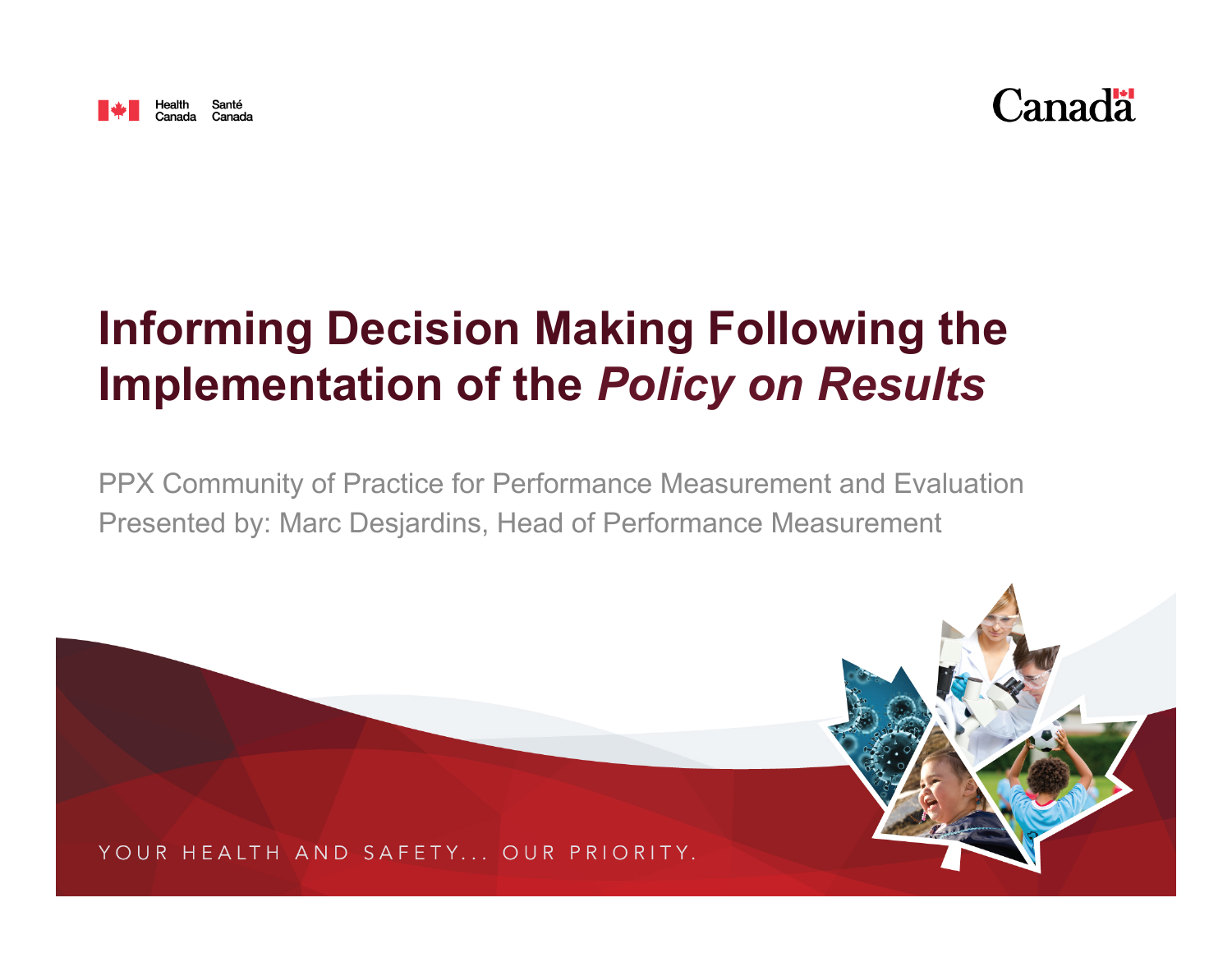# **Purpose**

- To reflect on how performance results and evaluations are leveraged in making decisions at Health Canada
	- Current State vs. Ideal State
- To discuss challenges which might impede the use of performance measurement and evaluation information to inform decision-making.
- Potential approaches to improve the use of performance and evaluation information.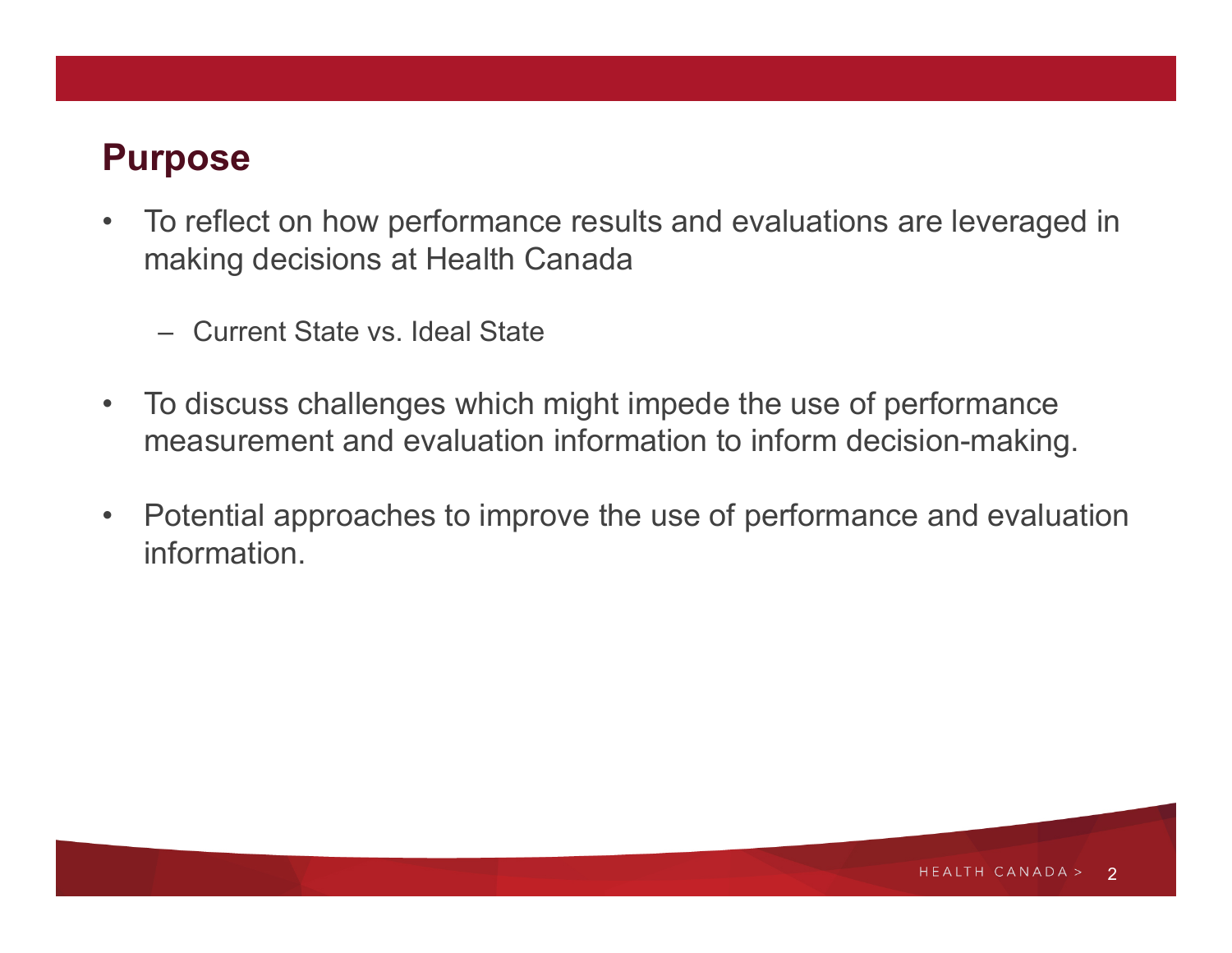## **How performance results and evaluations are leveraged in making decisions at Health Canada**

#### **Current State**

- Indicators vie for senior management attention (e.g. DRF, GC InfoBase, Health Accord, Mandate Letter Tracker).
- Focus in on compliance with Policy on Results, without capitalizing on the opportunities.
- Decisions are made instinctually.
- Indicators have piled up year after year, with little reconciling.

#### **Ideal State**

- Performance measurement information enables senior management to articulate desired results, and show whether or not results are being achieved.
- A learning culture exists, where senior management have the information needed to make improvements.
- Best available evidence along with instinct helps shape decisionmaking.
- Indicators are streamlined and retired, as appropriate.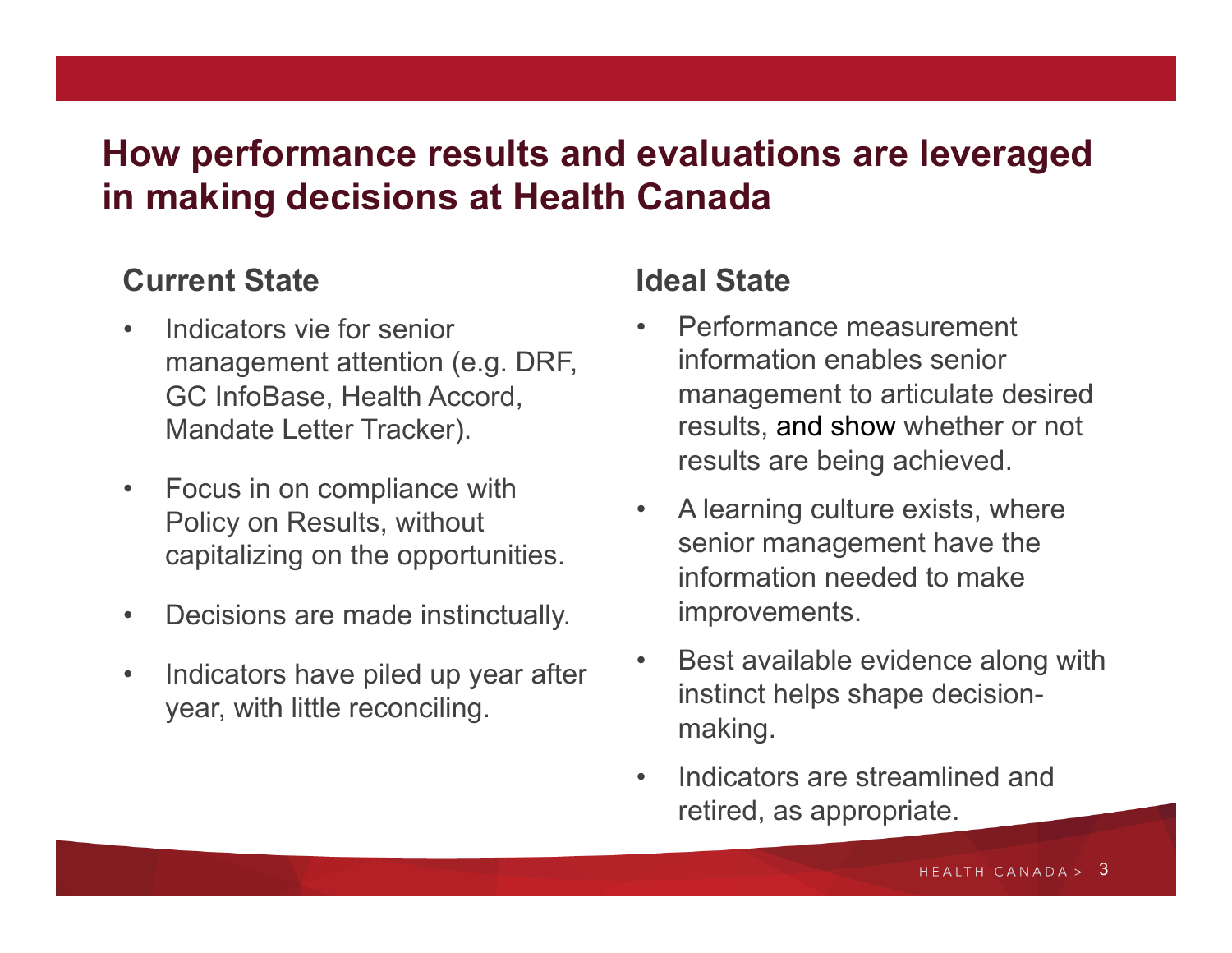#### **Key Challenges as Head of Performance Measurement**

- Striking the right balance.
	- *To what extent should decision-makers be nudged toward greater reliance on performance measurement and evaluation information to make decisions?*
- Getting the data.
	- *Will the indicator(s )selected elicit data that could, or should, inform decision making?*
- Maintaining momentum.
	- *How can we maintain momentum and create a culture that embraces continuous improvement?*

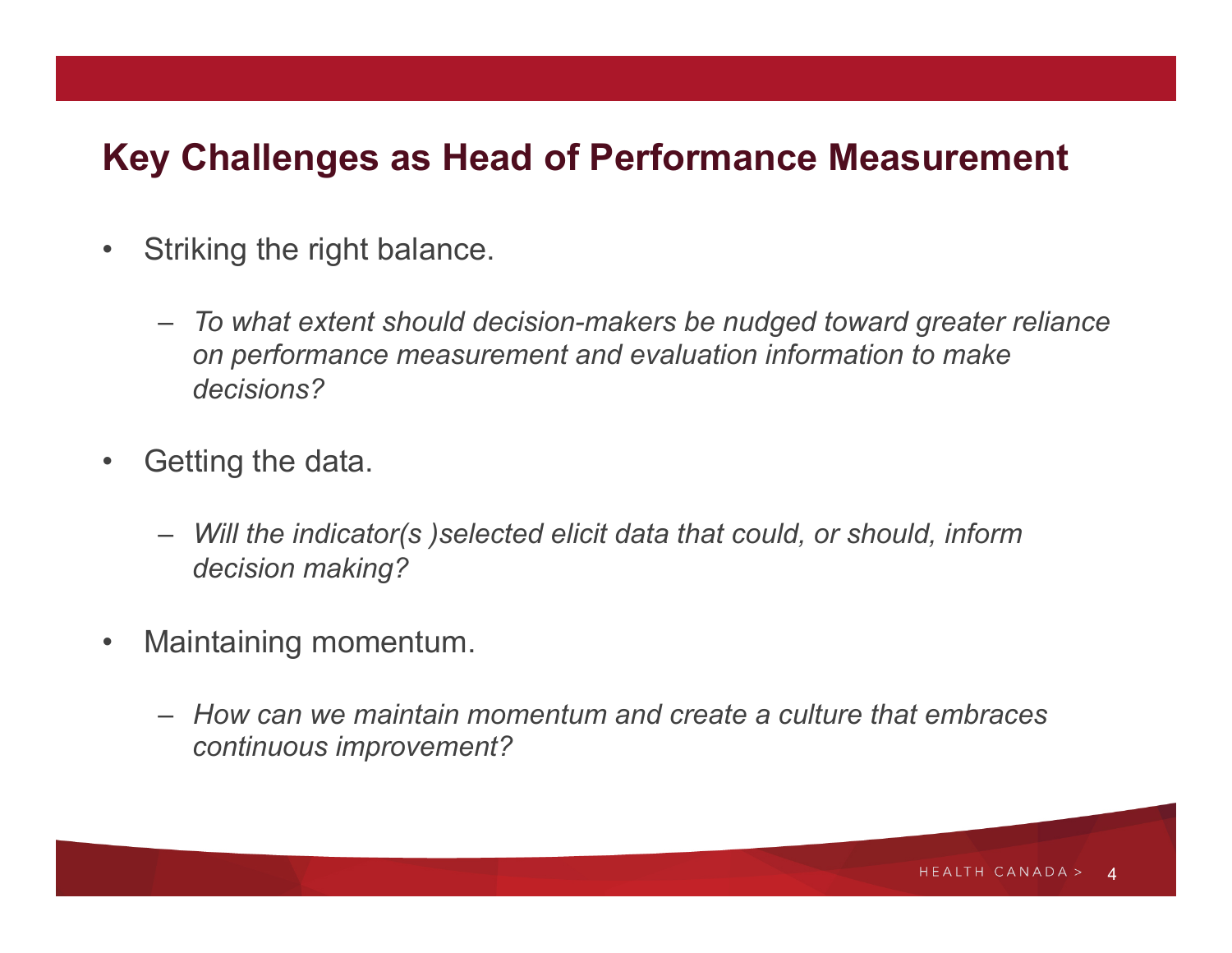# **Striking the right balance**

*How far should decision-makers be nudged to increase reliance on performance measurement?* 

- Treasury Board Secretariat is nudging. Key objectives within the Management Accountability Framework include that:
	- Departments use performance measures and evaluations to make better decisions.
	- Treasury Board has accurate performance measurement and evaluation information to effectively scrutinize new funding requests.
	- Given these objectives, MAF solicits information on:
		- Availability of performance information data for decision-making.
		- Use of performance information in decision-making.
- The Minister of Health's Mandate Letter states "I expect that our work will be informed by performance measurement, evidence, and feedback from Canadians."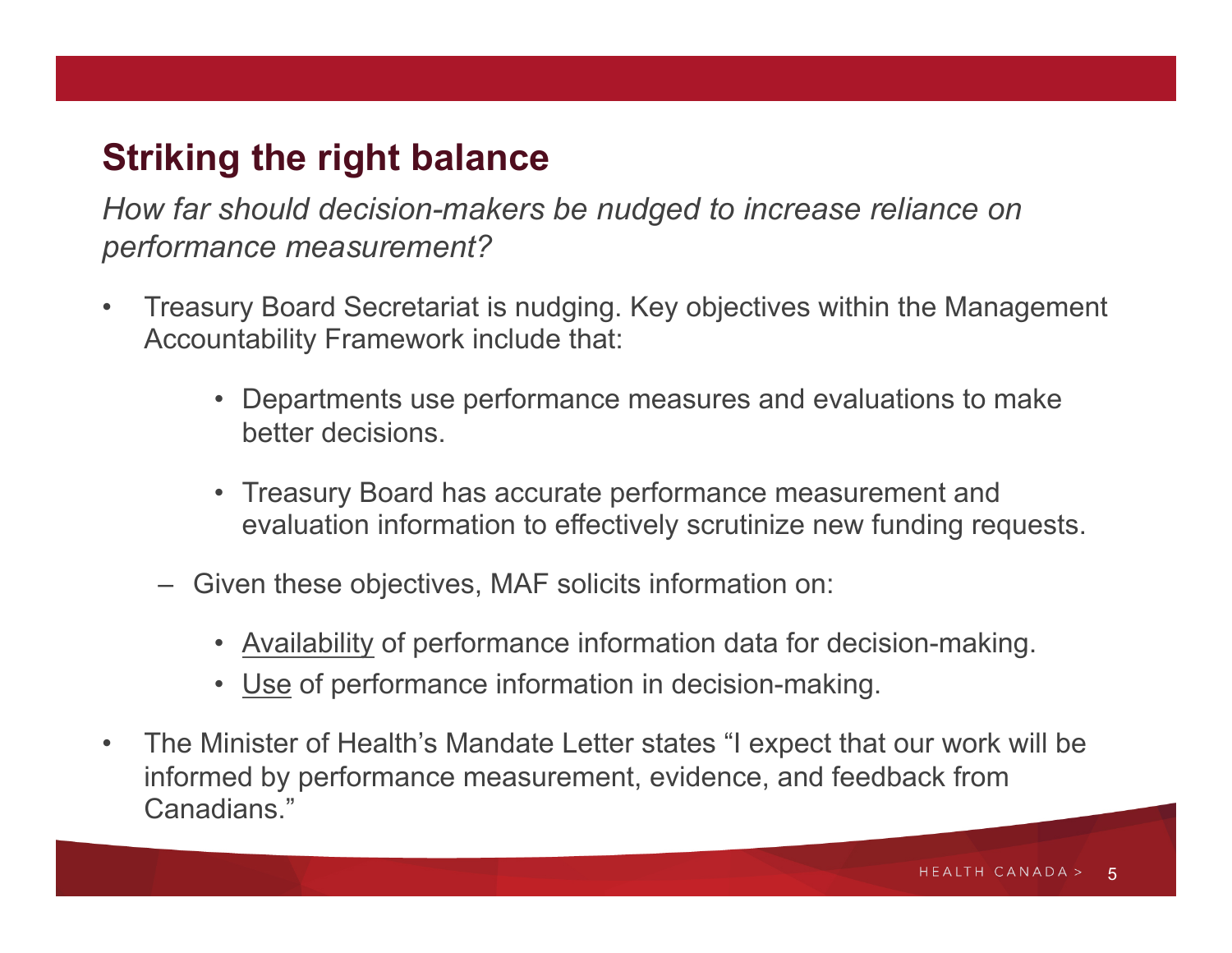## **Nudge, yes, but not too hard …**

- Professor Jerry Muller, whose recent work is the subject of many recent reviews, contends that the current focus on performance data can be counterproductive, especially in cases where:
	- it appears to be attached to rewards and punishment;
	- the results are to be made public in the interest of transparency or accountability;
	- people within the program focus their attention and efforts on what is being measured rather than what is most important, or incite gaming, where the measures are manipulated. He notes this could cause "goal diversion".
- Our Deputy Minister is confident that Health Canada is a well-managed Department, and that senior managers are already vested in performance improvement, and are having their information needs met.

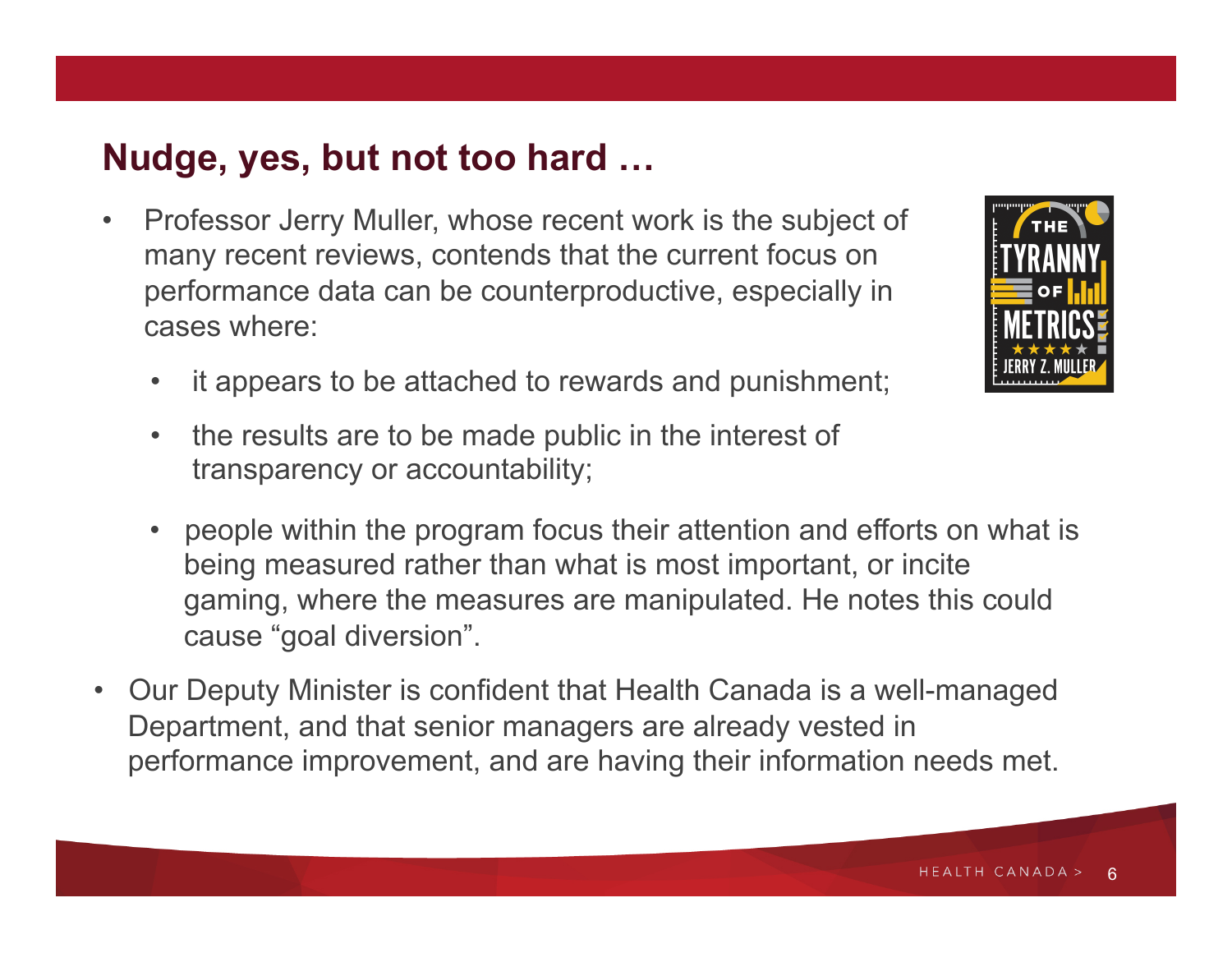# **Getting the data**

*Will the indicator(s )selected elicit data that could, or should, inform decision making?* 

- The Head of Performance Measurement oversight role with respect to the TB Submission Results Annex will allow us to track whether performance indicators in TB Submissions are integrated into Performance Information Profiles (PIPs), and whether data is being collected and monitored. This will provide a broader view of a program's performance story in preparation for evaluations or requests for funding renewal.
- Developing an approach that maps the relative strength of the methodology, and readiness of data.
	- Approach can be applied to a cluster of PIPs, or to indicators in a given PIP, in order to help to focus on those that present the greatest challenges in terms of methodologies or the implementation of data strategies.
- Tracking improvement as a coordinated system may be the basis of the Head of Performance Measurement Annual Report. (Other approaches also being considered).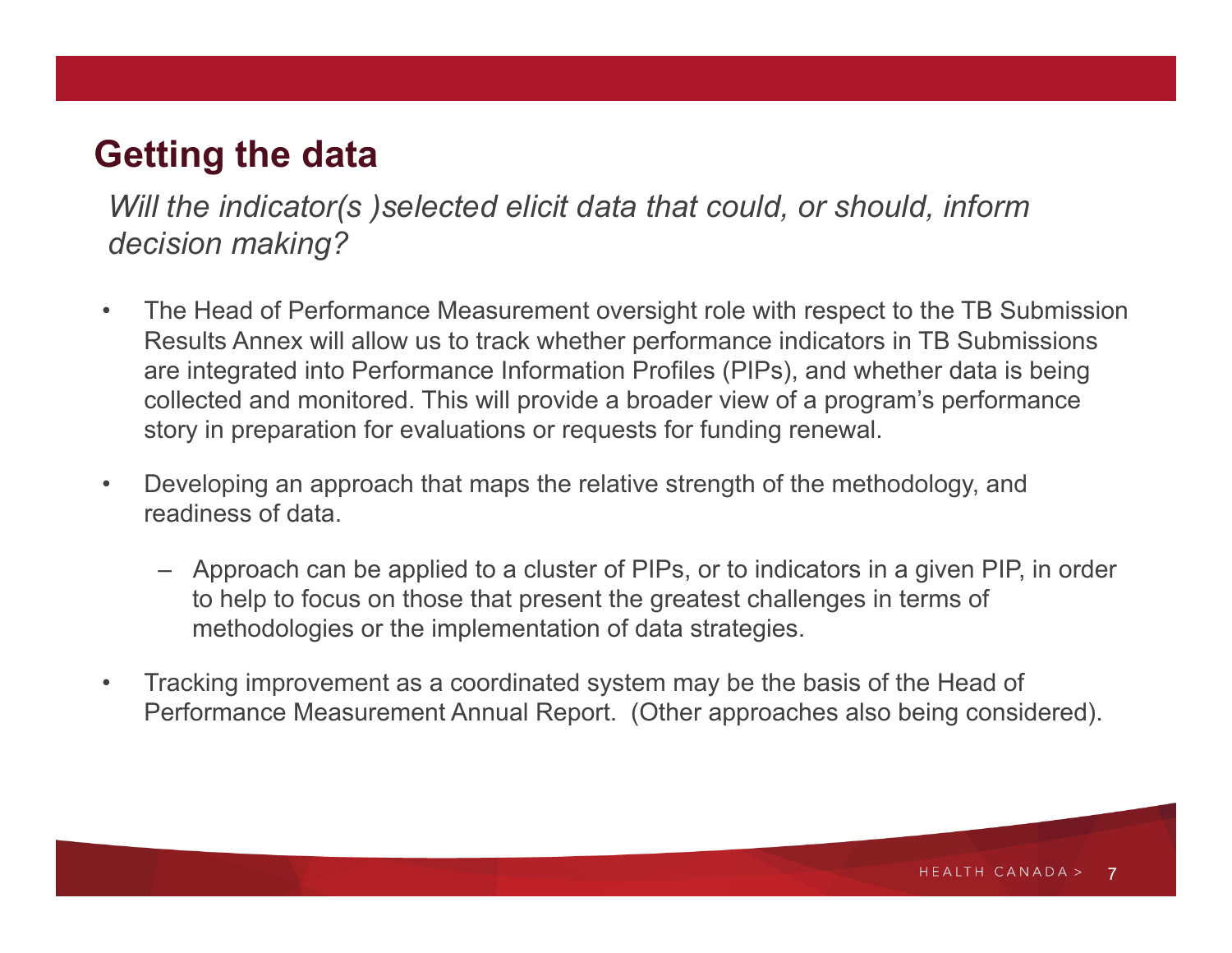#### **Maintaining momentum**

*How can we maintain momentum and create a culture that embraces continuous improvement?* 

Creating a culture focused on results is multi-faceted and includes:

- Engaging and communicating to socialize the principles of performance measurement and results to a broad audience, and to seize opportunities to drive culture change. A key message is: "keep it simple".
- Lightening the perceived burden of performance measurement.
	- Focus on ensuring that indicators are useful. If an indicator is not being implemented and monitored, retire it. If the data it elicits is not being used, consider whether resources should be redirected.
- Establishing a training package that will help make performance measurement easy. Target training to the people who deliver the program as well as those responsible for performance measures.